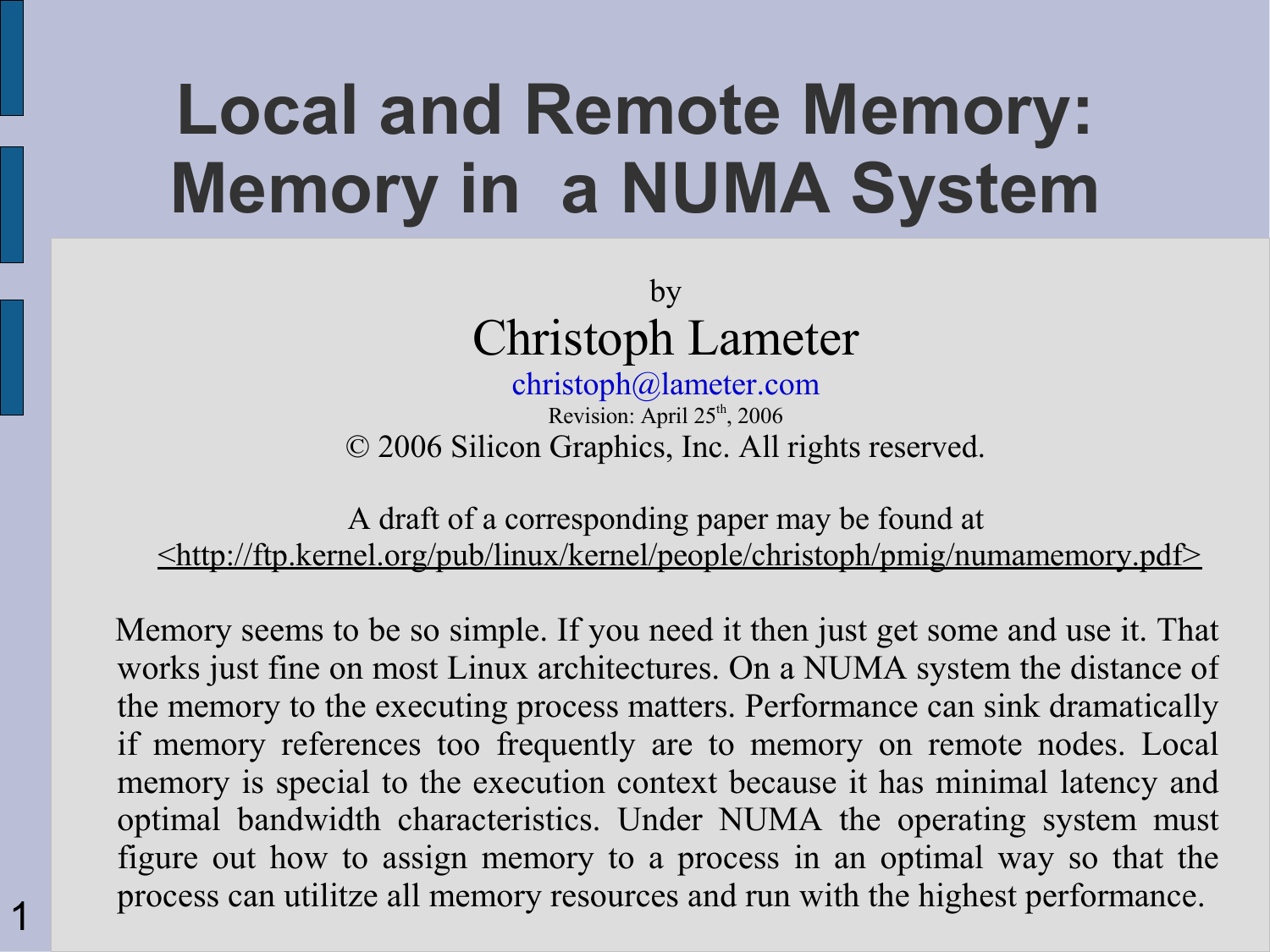#### **Introduction**

- A toy Linux/NUMA System
- Linux Memory Management
- Linux NUMA Memory Management
- Efficient placement of memory
- Memory Reclamation
- Memory Migration
- Memory Policy
- Cpusets
- Potential future NUMA work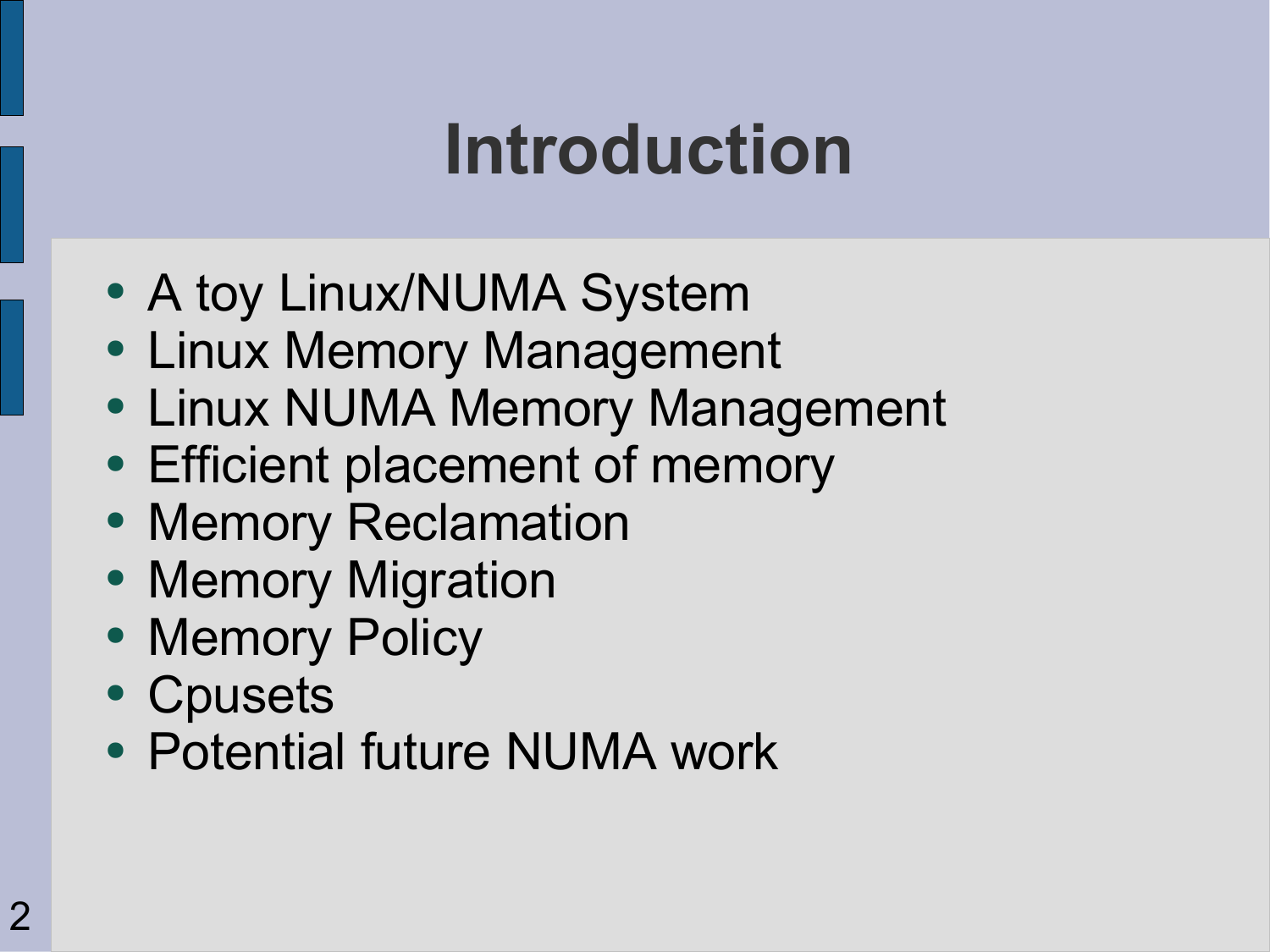# **A sample NUMA System**

- UP, SMP, NUMA
- Nodes
- Interconnect
- Numa distance – Off node
- SLIT tables
	- Local Distance
	- Remote Distance
- Node Local
- Device Local
- Placement: Where to allocate from

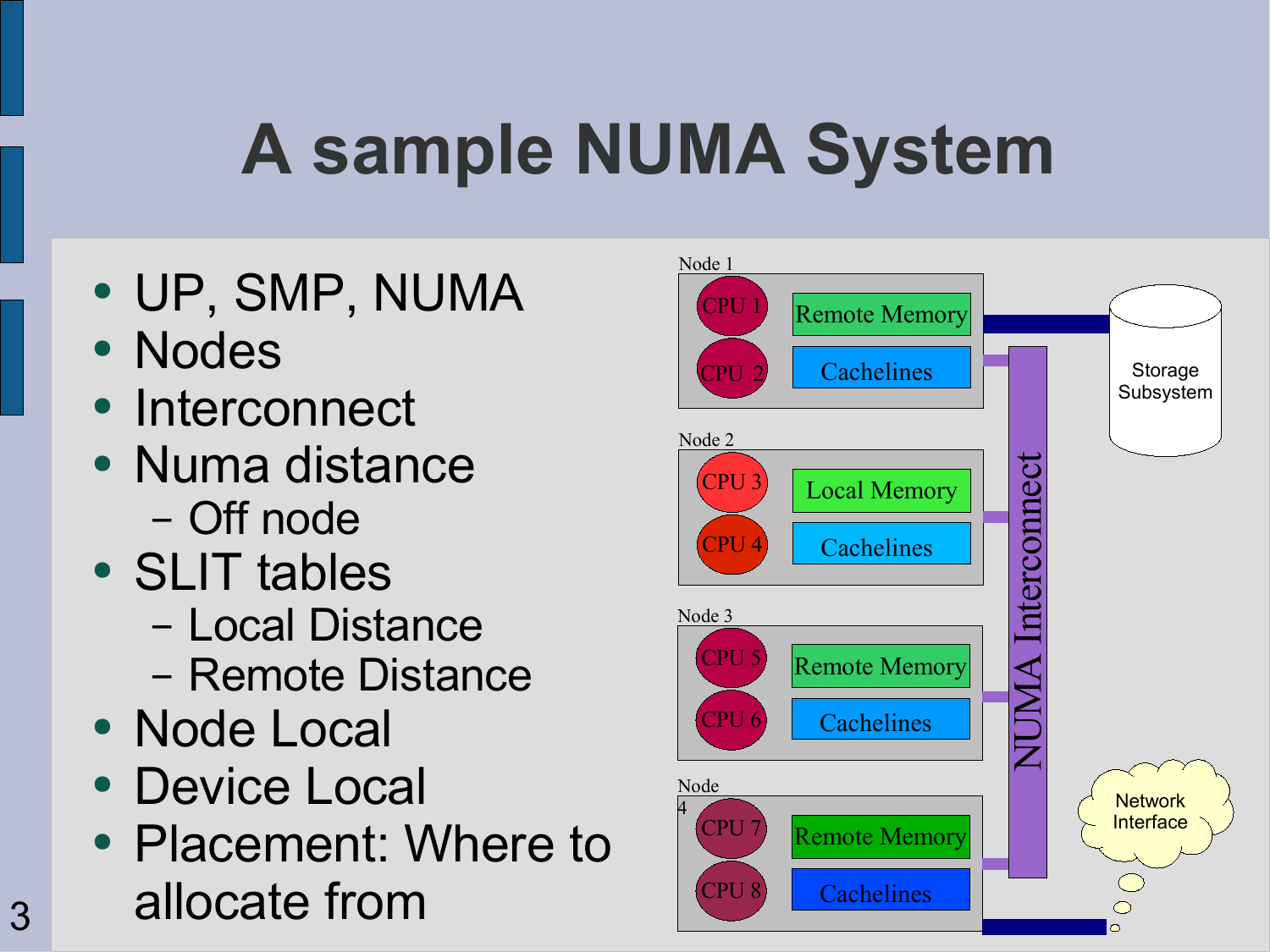# **Linux Memory Management**

- Memory in Pages
- Page allocator
- Anonymous vs. File backed memory
- Slab allocator
- Device allocator
- Page Cache
- read() / write() vs. mmapped I/O.

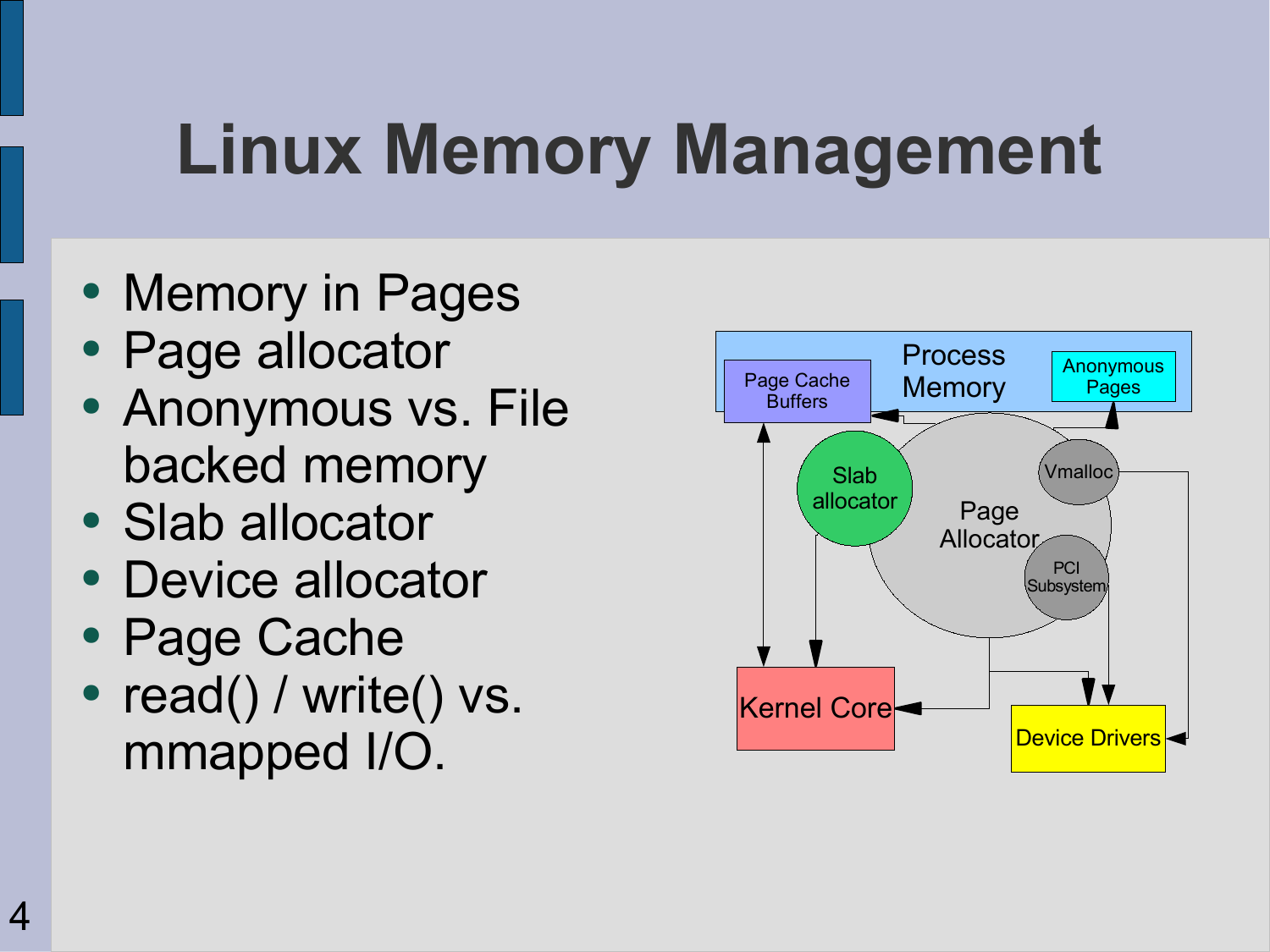# **UMA Linux Memory Allocators**

- Page allocator: alloc\_pages(flags, order)
- Slab allocator: kmalloc(size, flags) kmem cache alloc(cache, flags)
- Virtual kernel memory: vmalloc(size)
- Device memory: dma\_alloc\_coherent(device, size, &addr, flags)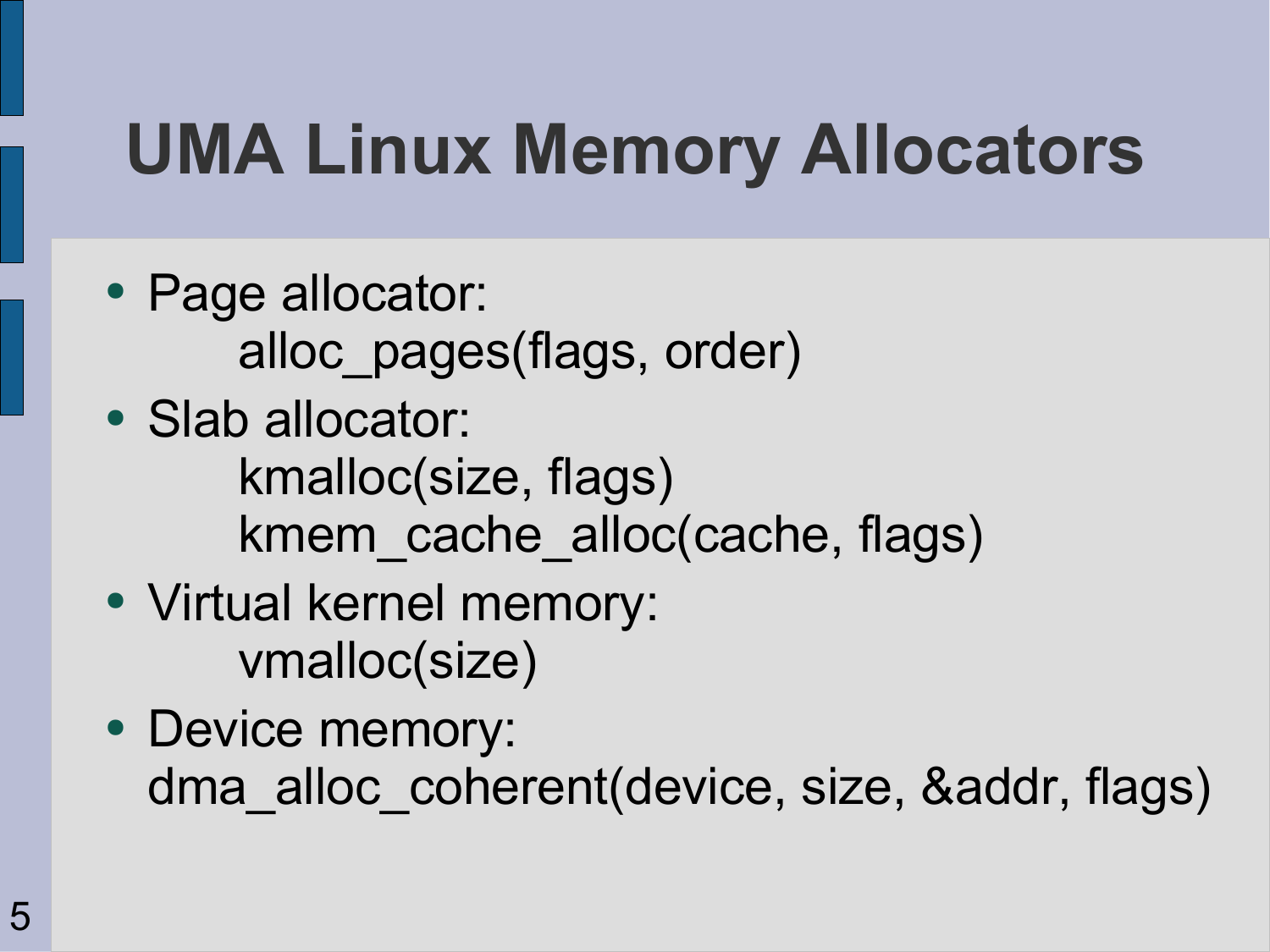# **UMA Memory Reclaim**

- Anonymous memory freed when process terminates
- Mapped file backed pages become unmapped but are not freed. So unmapped file pages accumulate.
- If memory runs low the swapper begins reclaim of memory.
- **Light reclaim just frees** unmapped file pages.
- If memory stays tight then memory may be unmapped which will allow the freeing of mapped file backed pages and the swapping out of anonymous pages.

#### Free Memory

Unmapped file pages (Pagecache)

Mapped File backed Pages

#### Anonymous Memory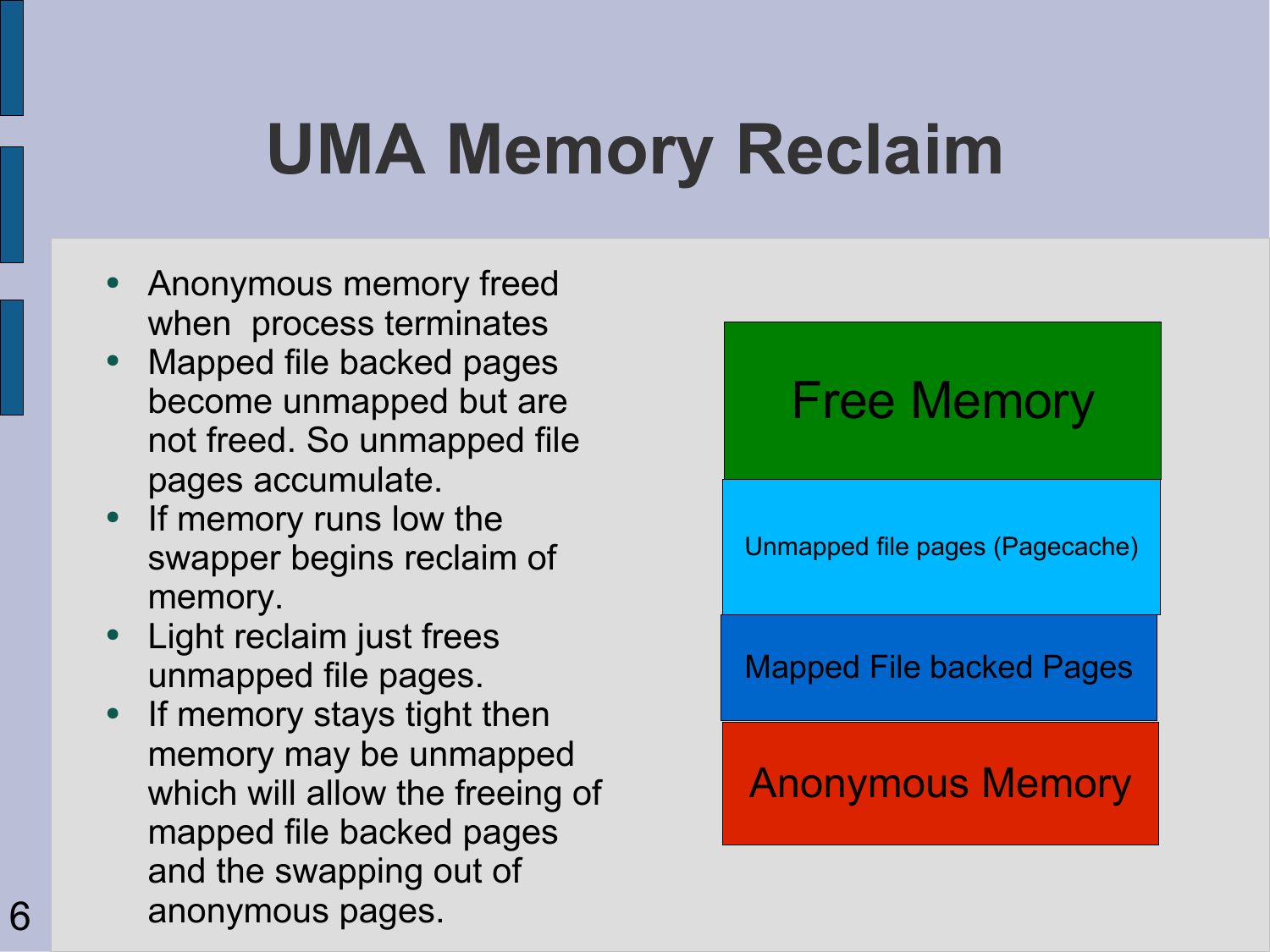#### **NUMA Memory Management**

- Memory management per node
- Memory state and possibilities of allocation
- Traversal of the zonelist (or nodelist)
- Process location vs. memory allocation
- Scheduler interactions
- Predicting memory use?
- Memory load balancing
- Support to shift the memory load

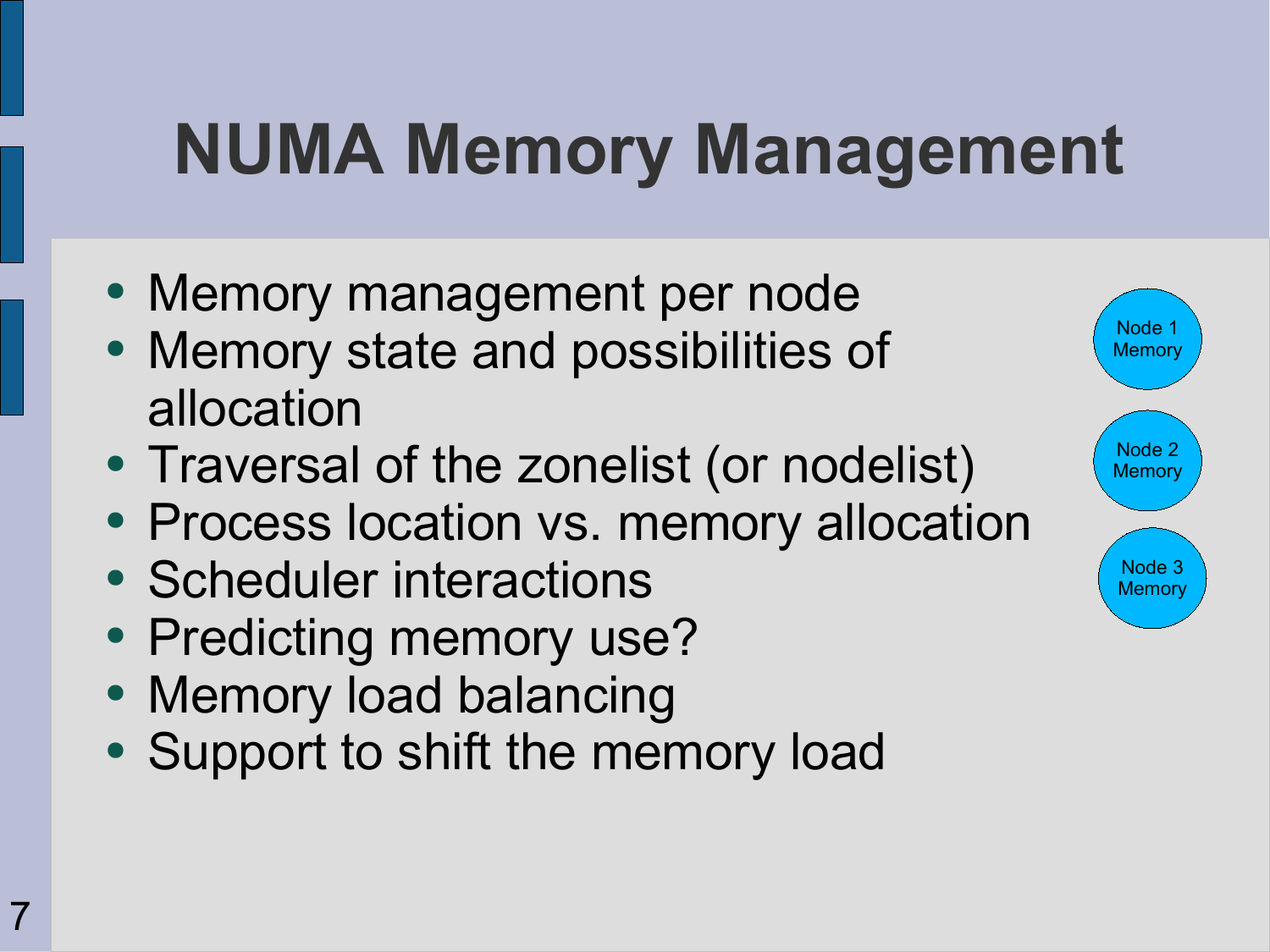# **New NUMA Memory Allocators**

- New semantics for UMA allocators and additional functions.
- Page Allocator:

alloc pages node(node, flags, order)

• Slab Allocator:

kmalloc\_node(size, flags, node) kmem cache alloc(size, flags, node)

- Virtual Kernel Memory: vmalloc\_node(size, node)
- dma alloc coherent(device, size, &addr, flags)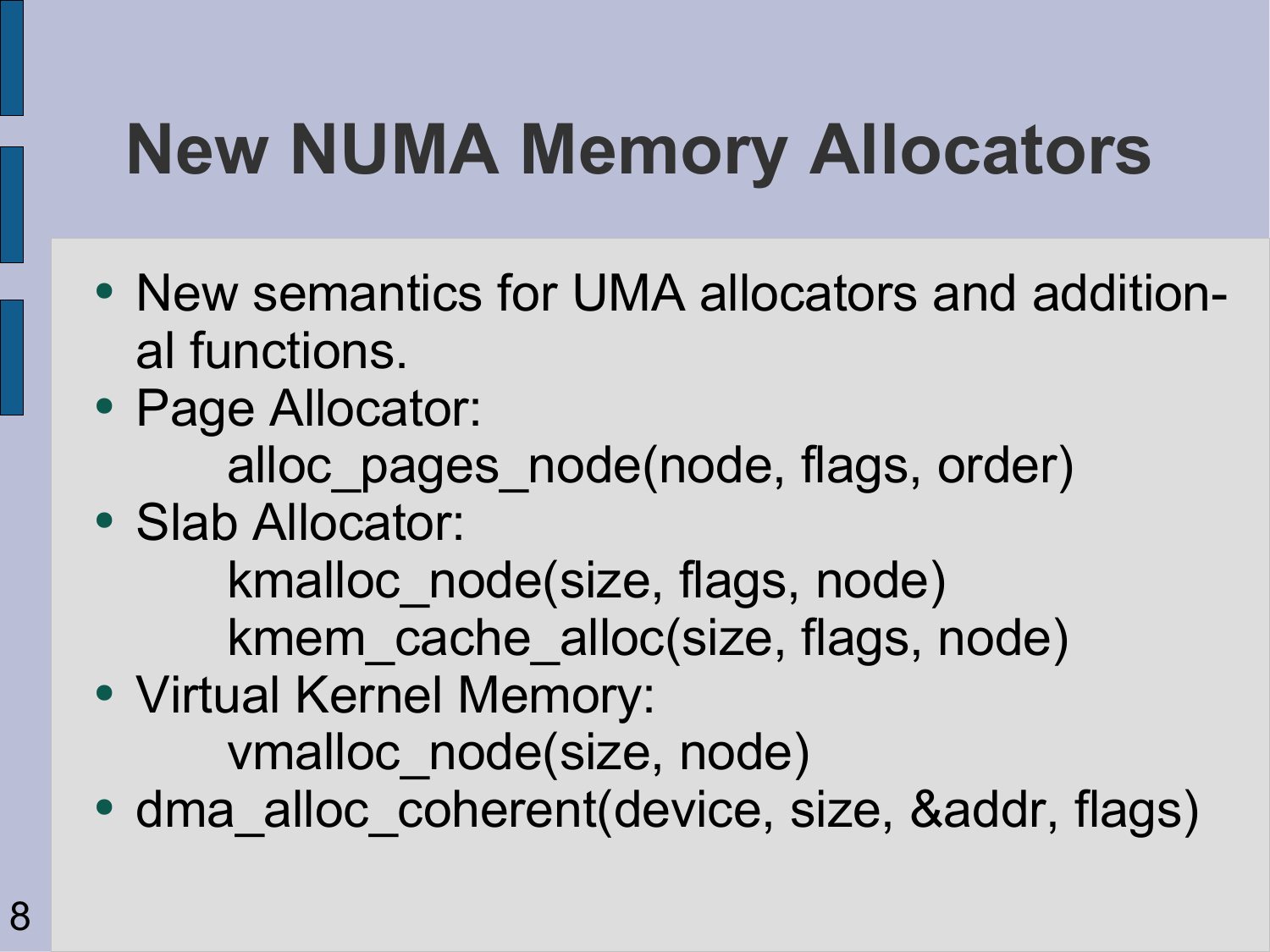#### **Efficient Allocation**

- Minimal Latency = Node Local
- Only possible if enough memory and processors on one node (SMP like).
- Efficient allocation are mostly possible for small Unix like processes
- For device drivers stay on the device node
- Resource limitations on NUMA interlink
- Node saturation with remote requests.
- Scheduler interference
- Need to have the ability to direct allocations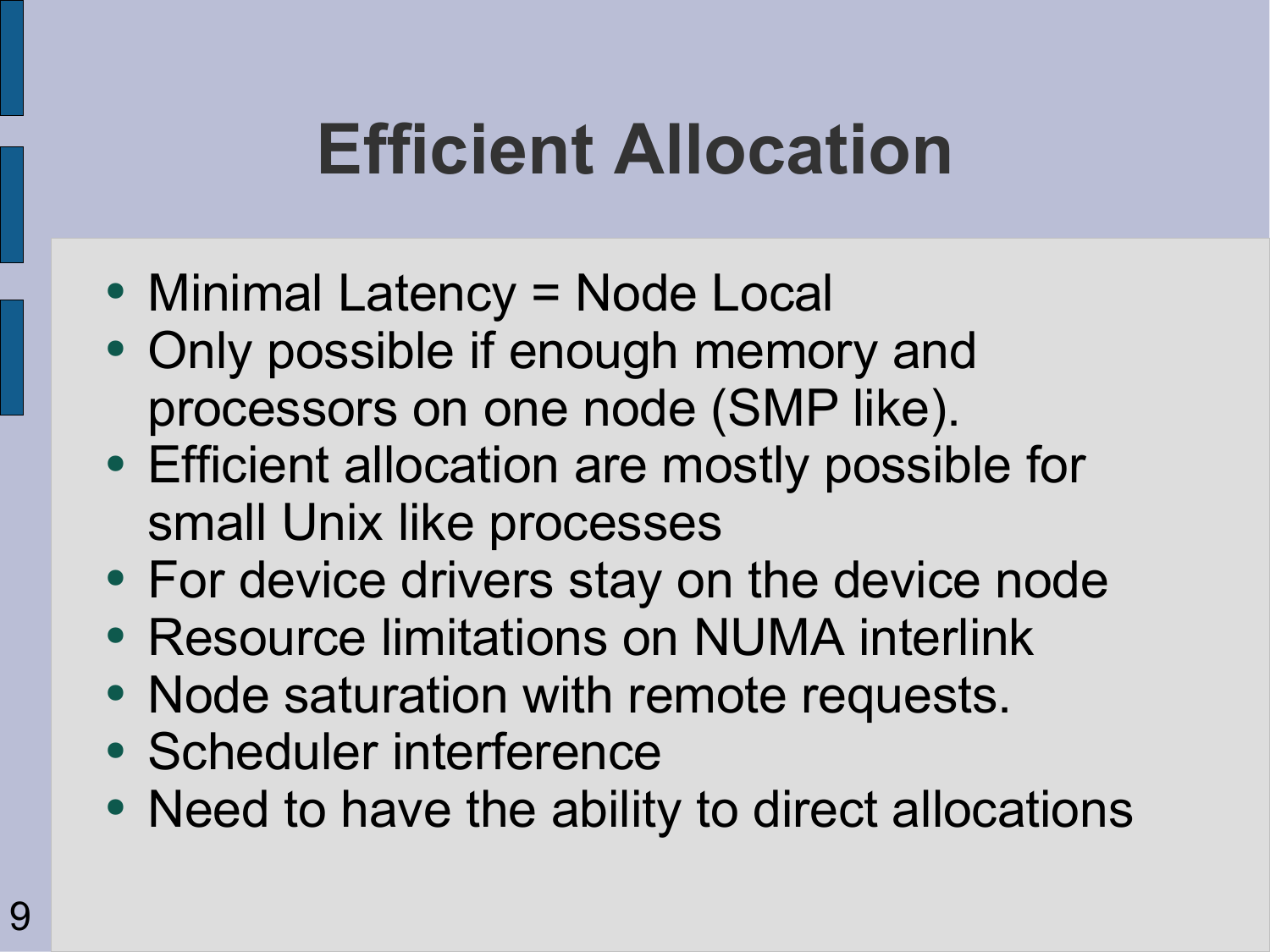# **Complications when placing Memory**

- Problems develop when applications require the resources of multiple nodes
- Memory Categorization for allocation
	- Thread specific -> Node local
	- Shared read/write -> Spreading
	- Shared read/only -> Replication
- Need to balance memory between participating nodes.
- Page cache overflowing single nodes
- Swapper not active for overflowing nodes.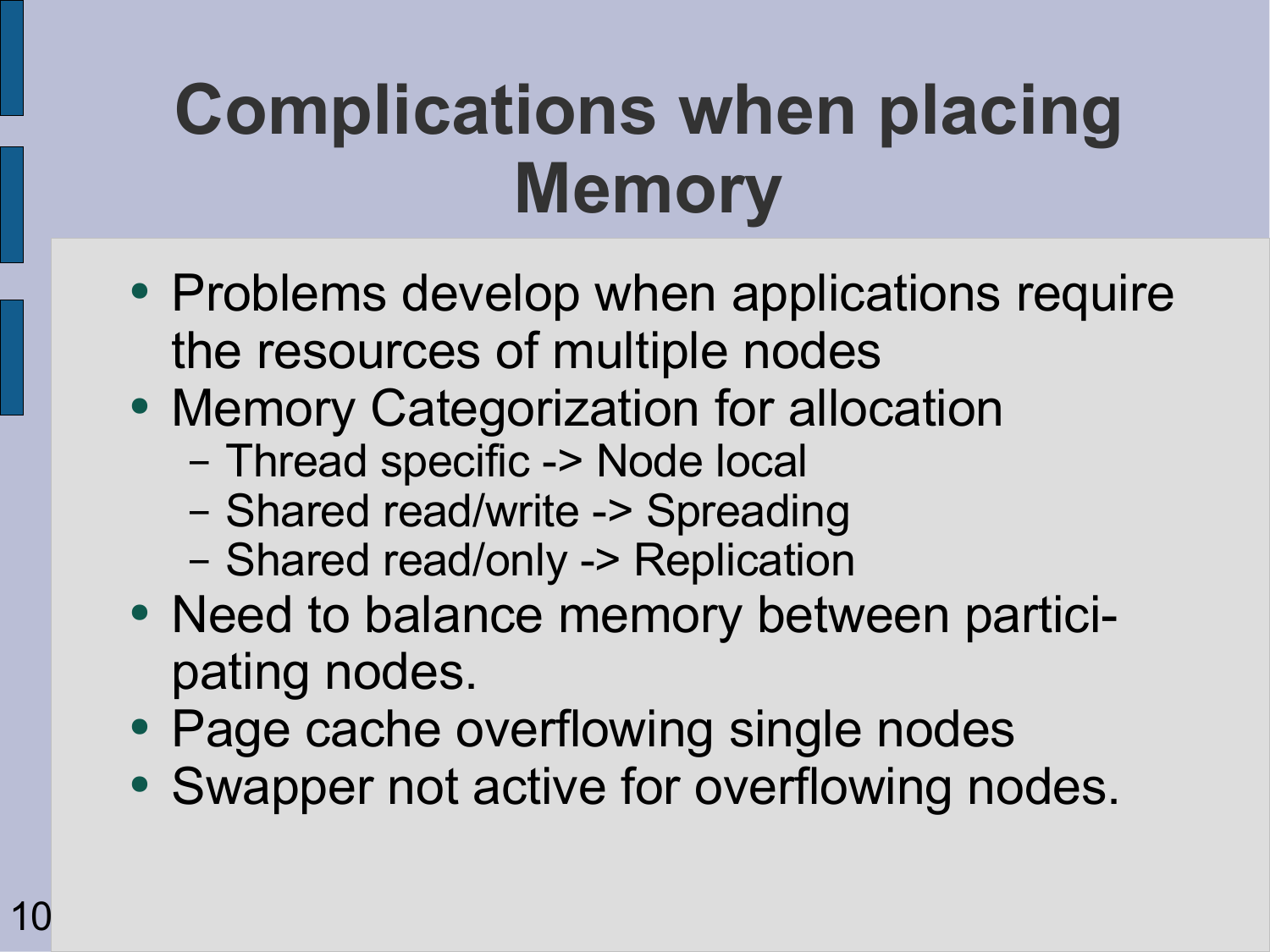# **Memory Balancing**

- Strategies on how to place data
- First place most critical structures then move on to secondary data.
- Limited availability of memory may lead to more compromises for less important data.
- Balancing the number of NUMA interlink requests per node.
- Consider device locality to I/O bound processes.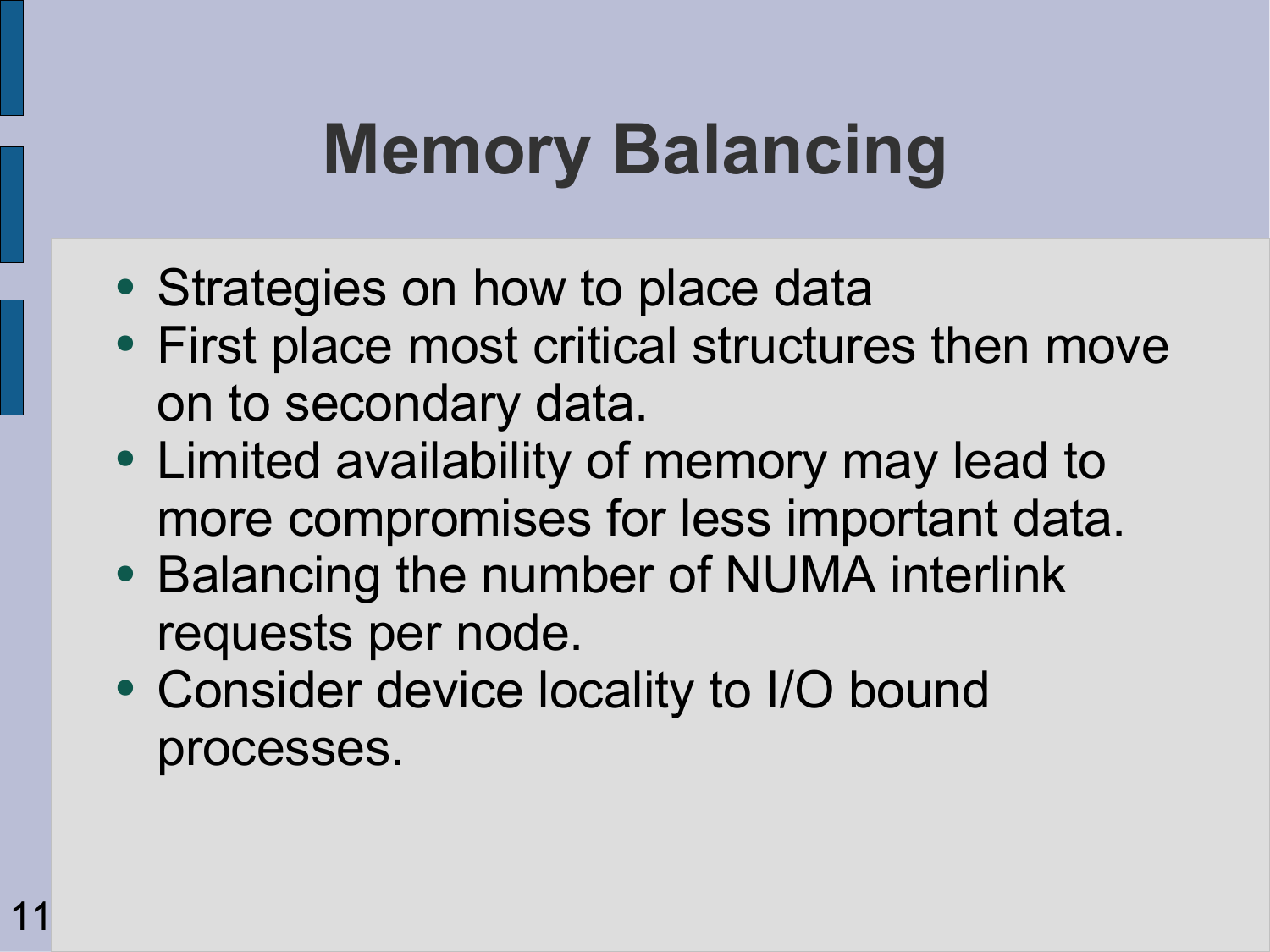#### **NUMA standard reclaim**

- Reclaim is a global reclaim.
- Reclaim only active if total free memory becomes low
- No local reclaim results in lots of node allocations
- Off node allocations occur until all the nodes are out of memory. On a large NUMA system this can seem to never occur.
- The distances to the remote nodes become excessive.
- One technique used in the past is to manually drop the pagecache.

| Free Memorv<br>Unmapped file pages (Pagecache) | <b>Free Memory</b>                                         |                                                                                               |
|------------------------------------------------|------------------------------------------------------------|-----------------------------------------------------------------------------------------------|
|                                                | Unmapped file pages (Pagecache)                            | <b>Free Memory</b>                                                                            |
| <b>Mapped File backed Pages</b>                |                                                            |                                                                                               |
| <b>Anonymous Memory</b>                        | <b>Mapped File backed Pages</b><br><b>Anonymous Memory</b> | Unmapped file pages (Pagecache)<br><b>Mapped File backed Pages</b><br><b>Anonymous Memory</b> |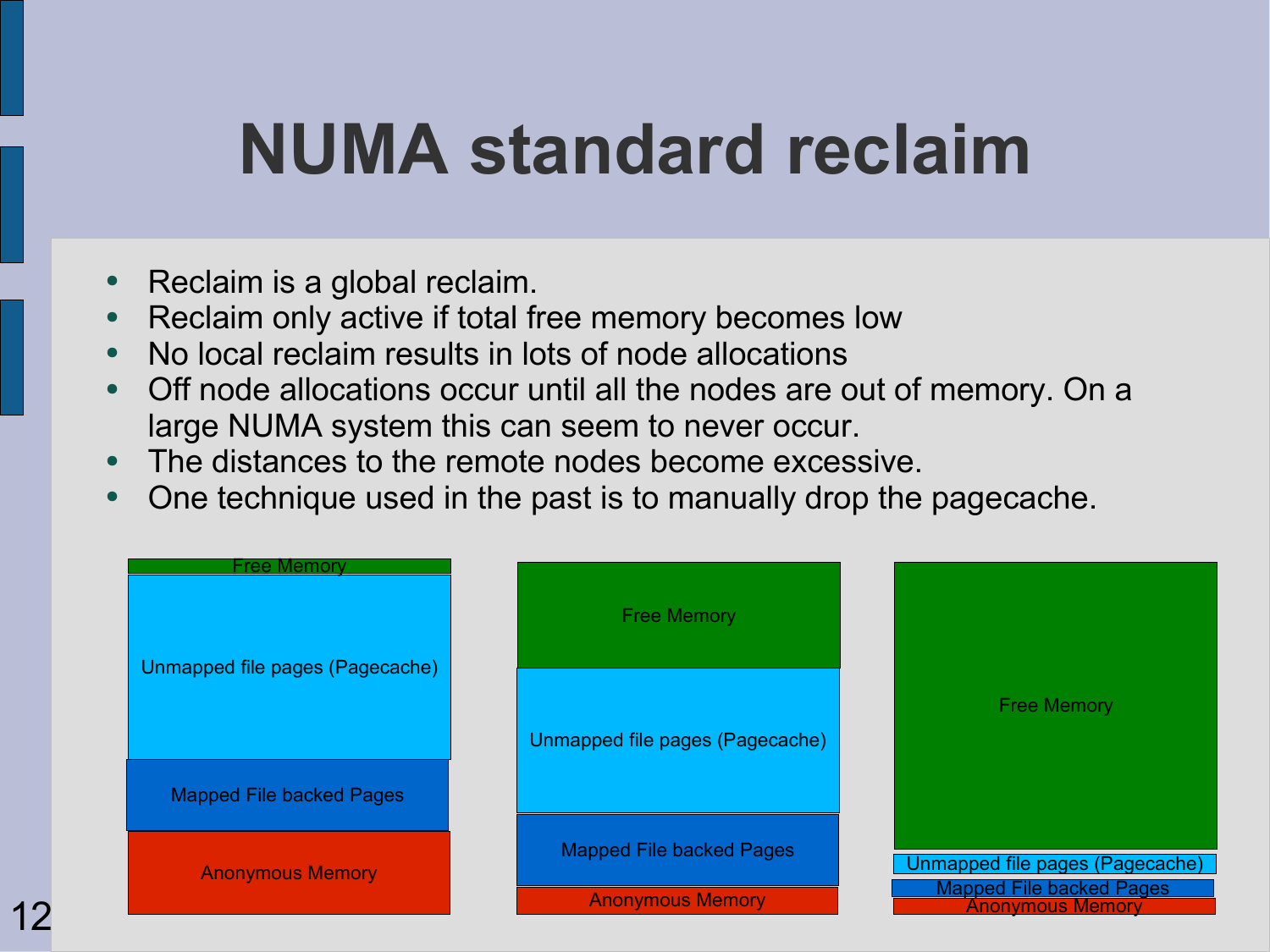# **Memory Reclamation (zone reclaim)**

- Swapper (global reclamation) not regularly running under NUMA
- Need for local reclamation. This has been implemented as zone reclaim.
- Local reclaim from inactive page cache before going off line.
- Off node timeout (default 30 seconds)
- Advanced modes: Write and swap during zone reclaim.
- Included in 2.6.16.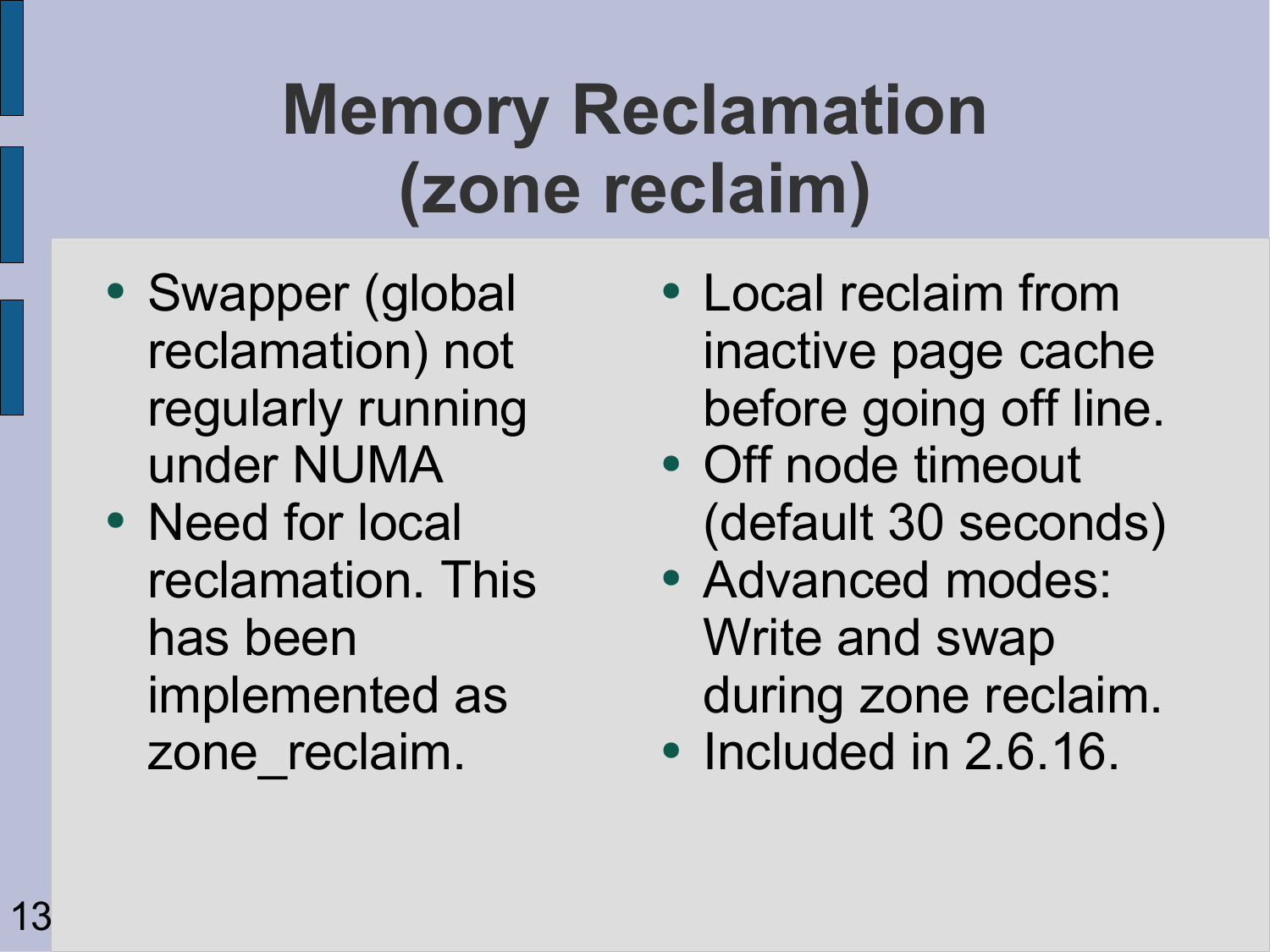#### **Zone reclaim details**

- /proc/sys/vm/zone reclaim mode
	- If != 0 then local memory reclaim is on.
	- Switched on based on largest NUMA distance encountered during boot. If the NUMA distance is more than 15 then its on.
- /proc/sys/vm/zone reclaim interval
	- Time to allow off node accesses if local reclaim failed to free local memory.
	- Heuristic necessary since we have no easy way to figure out how many pages are reclaimable. Once we have better NUMA VM statistics this could go.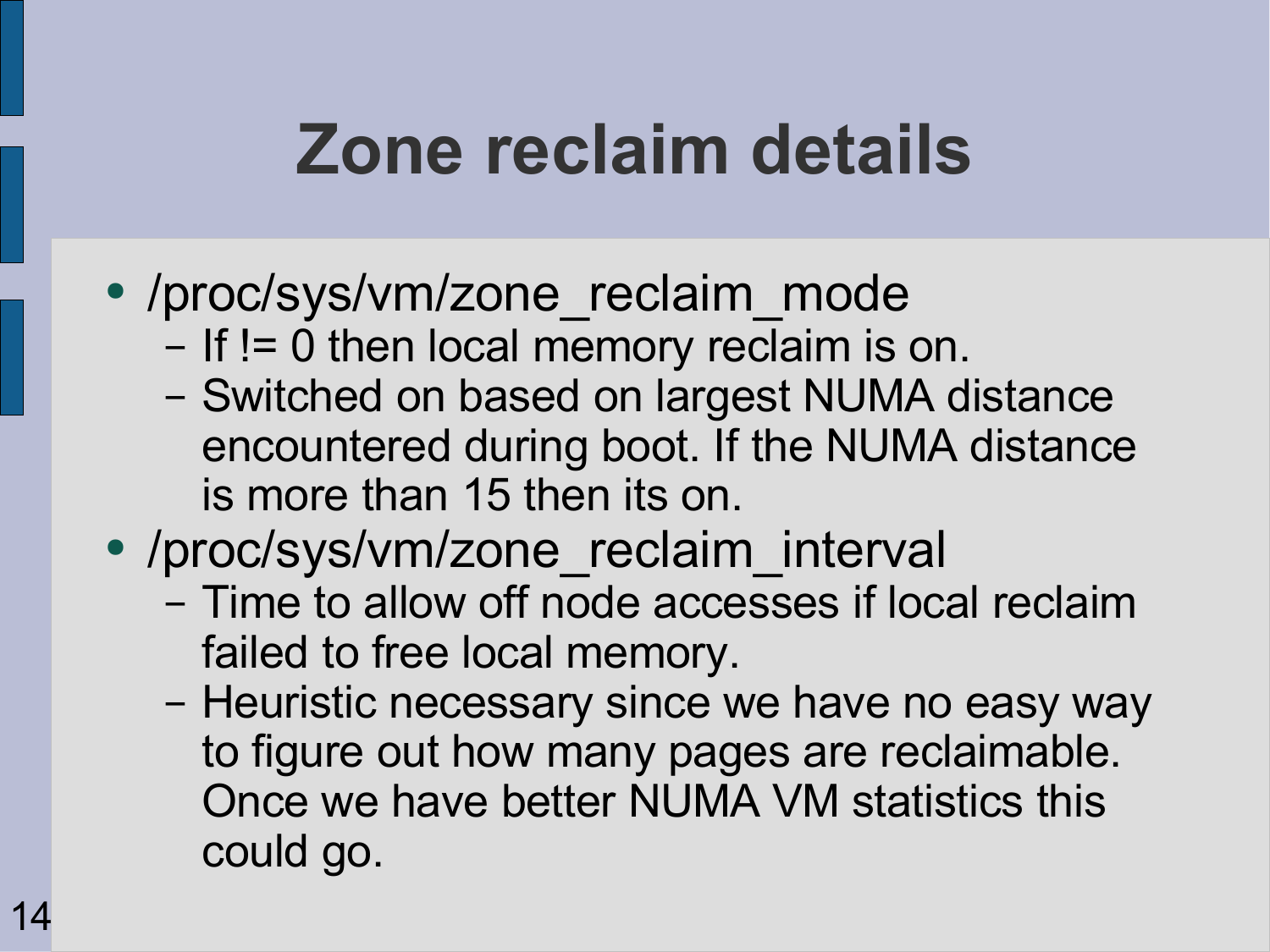# **Memory Migration**

- Arose from the need to rebalance the load of running applications.
- Interface designed for system administrators and batch scheduler.
- 3 APIs: Policy based, commandline driven and cpuset controlled.
- Page is migrated by removing references.
- 2.6.16 has basic migration that still requires swap to be defined. Later version will be independent of swap and preserve more references.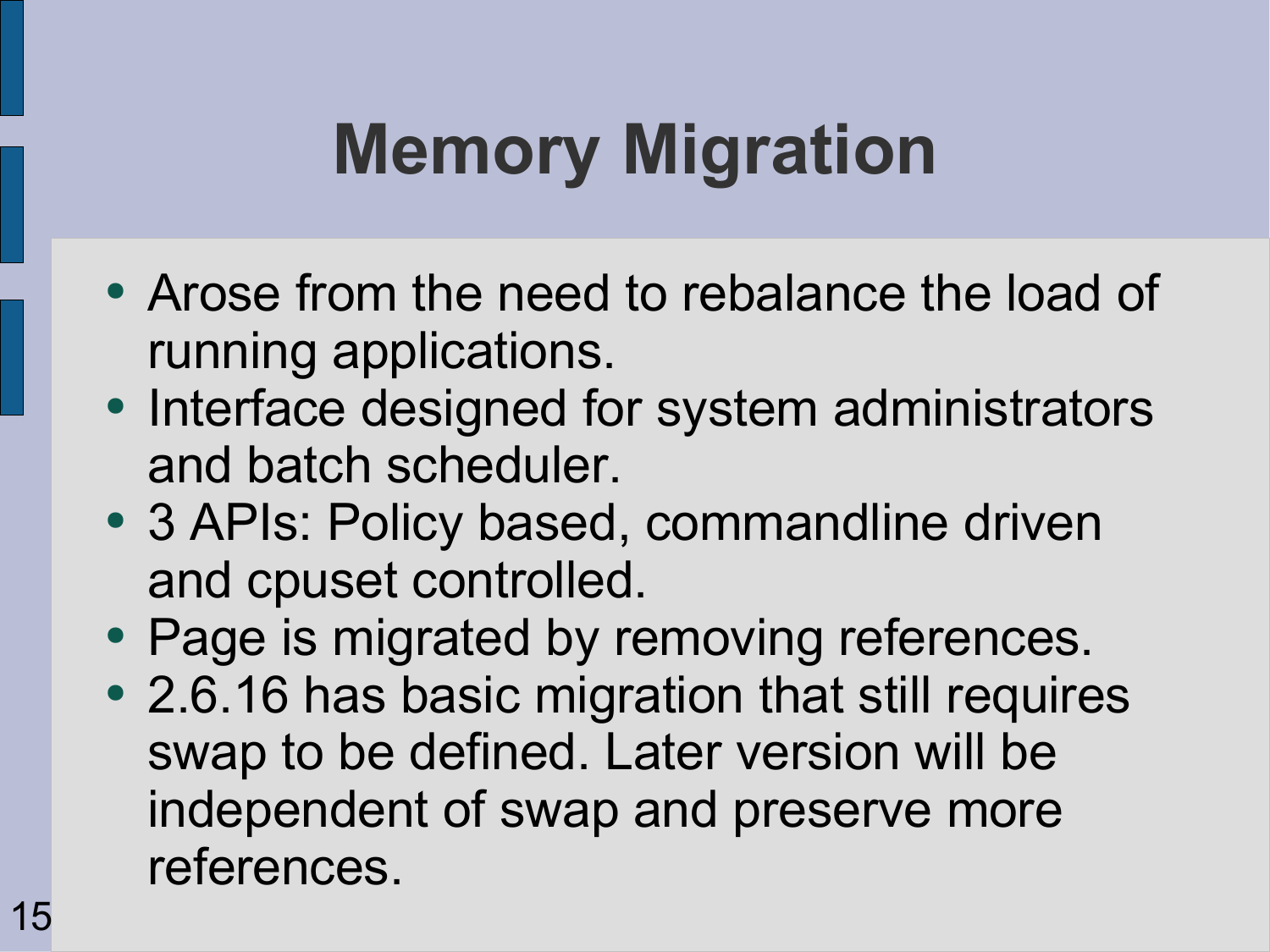# **Memory Migration Methods**

- cat /proc/*pid*/numa maps
	- Shows current usage of pages on various nodes
- migratepages *pid from-nodes to-nodes*
	- Commandline tool to move pages of a process between nodes while preserving relative locations of pages within each node set.
- sys migrate pages – A new system call
- MPOL MF MOVE( ALL) flag for sys mbind().
- /dev/cpuset/*cpuset*/memory migrate flag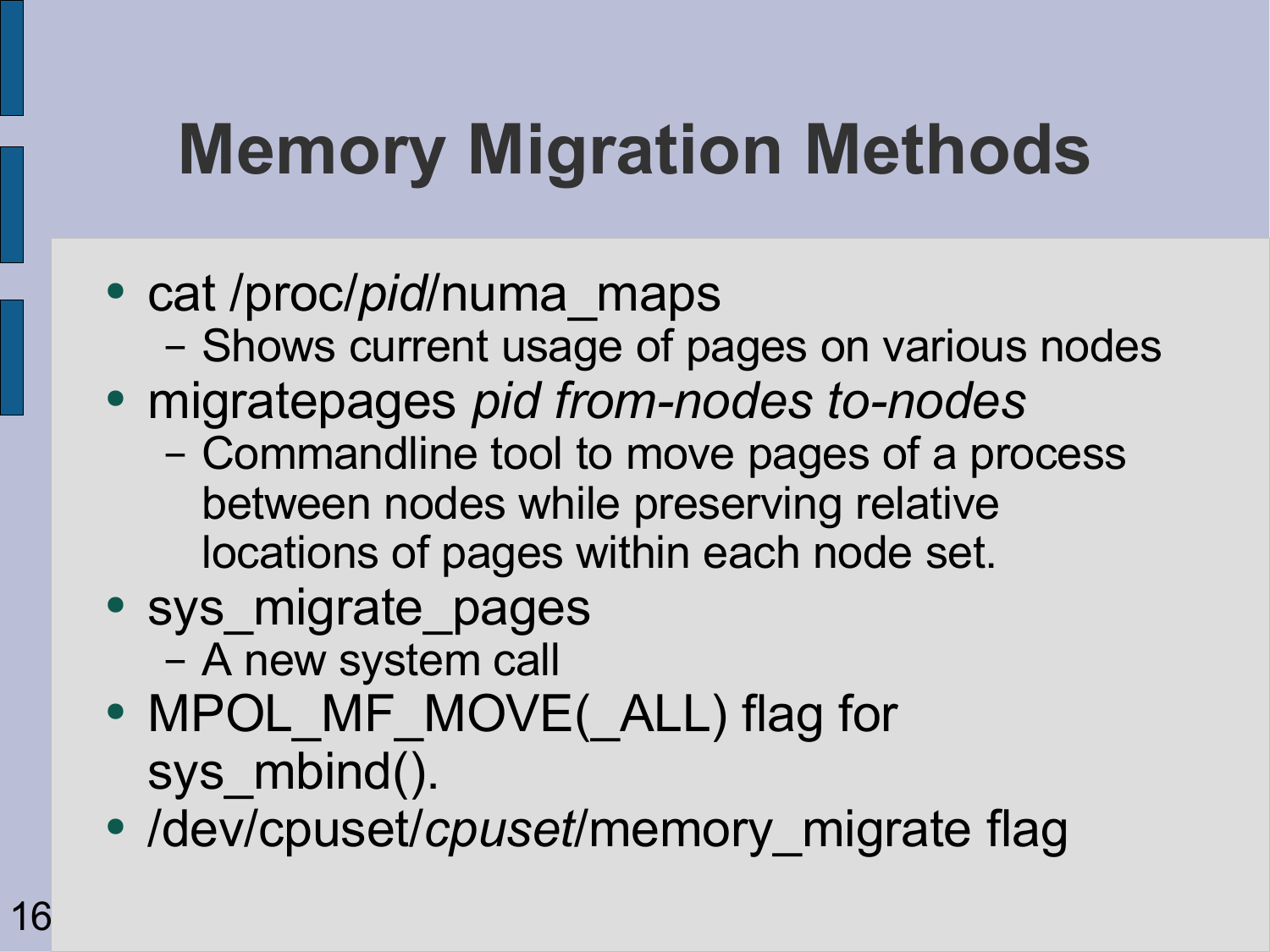# **Memory Policies**

- Ability to direct allocations.
- Dynamically set for a task.
- Set allocation policies for address ranges.
- Issues of file backed pages.
- MPOL DEFAULT
- MPOL PREFER
- MPOL BIND
- allocation policies MPOL\_INTERLEAVE

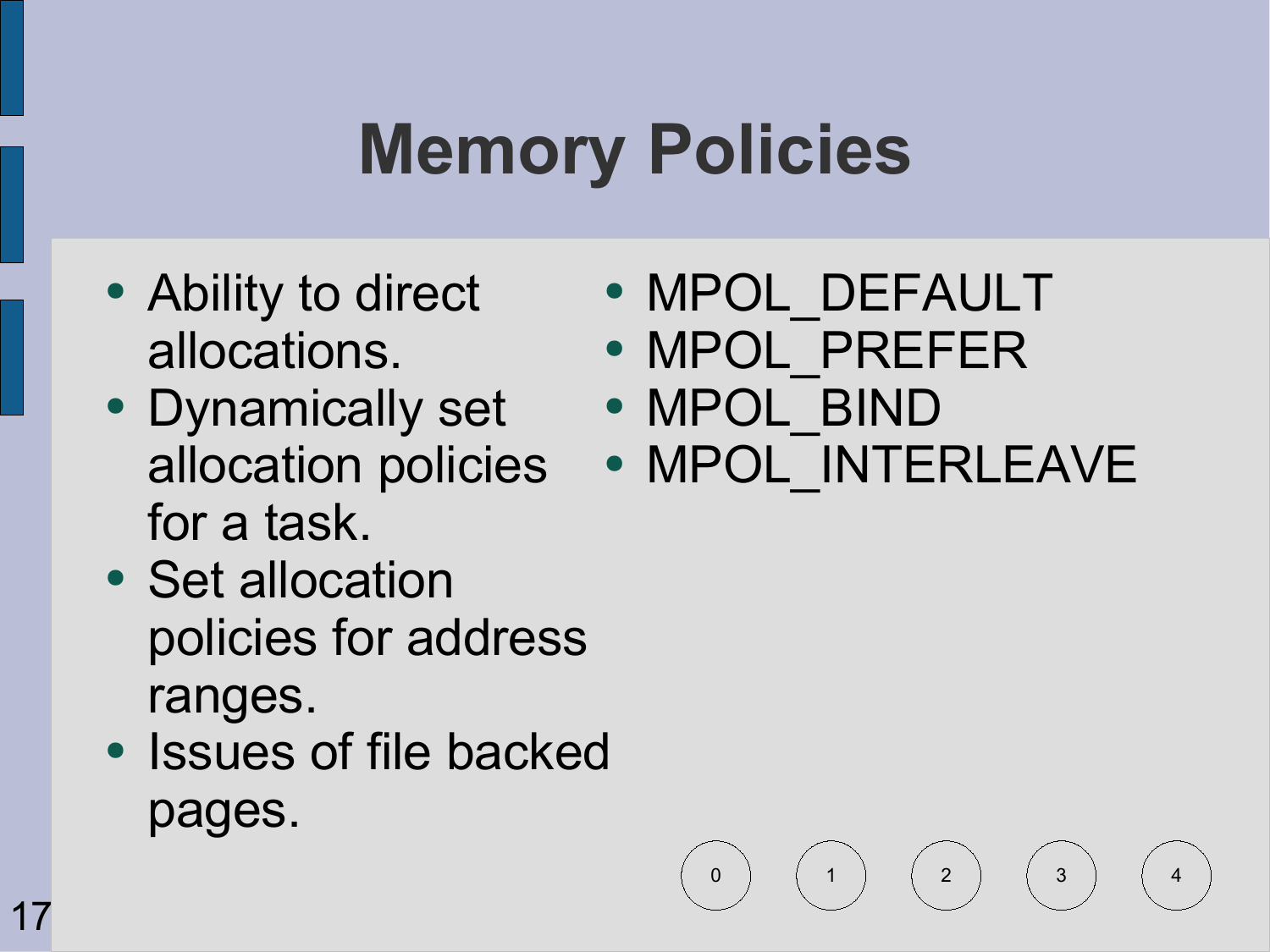#### **Cpusets**

- Convenient means of boxing in allocation and Processor use for large applications.
- Ability to control swap and various other things in a cpusets.
- Automigrate processes when nodes of a cpuset are changed or when moving a task between cpusets.
- Cpuset wide interleaving policy (memory spreading) for slab and page allocation for pathological cases of apps not prepared for NUMA.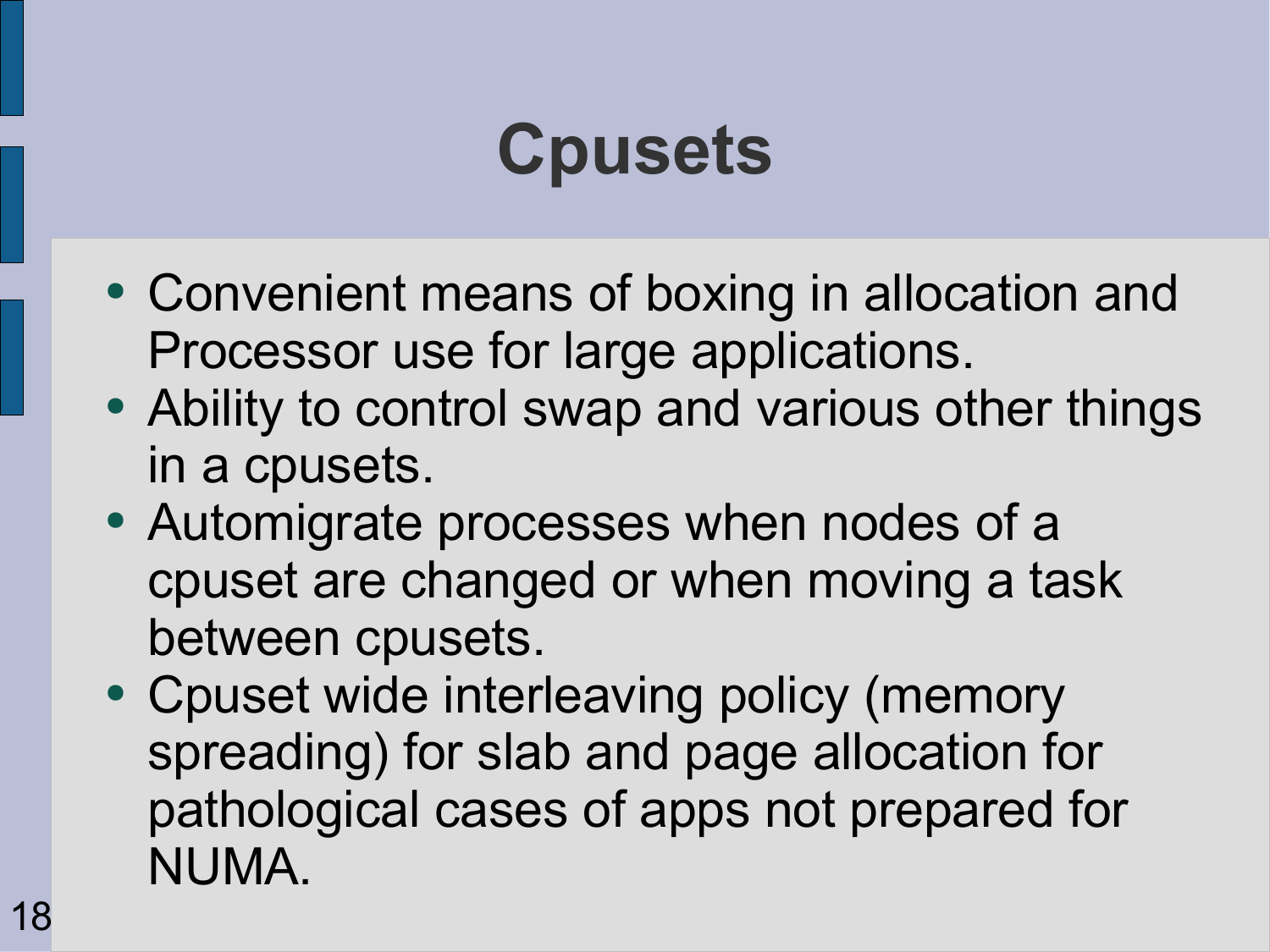#### **Future Plans**

- **Preserve mappings during** migration.
- More File system support for migration.
- Unify allocation constraints and policies
- Kernel text replication
- **Replication of shared read** only pages.
- Unify allocation constraints and policies to provide something that can provide the functionality of both cpusets and memory policies.
- Better Memory Balancing through per node statistics
- **Remove configurations for** memory reclaim
- Remove zone reclaim?